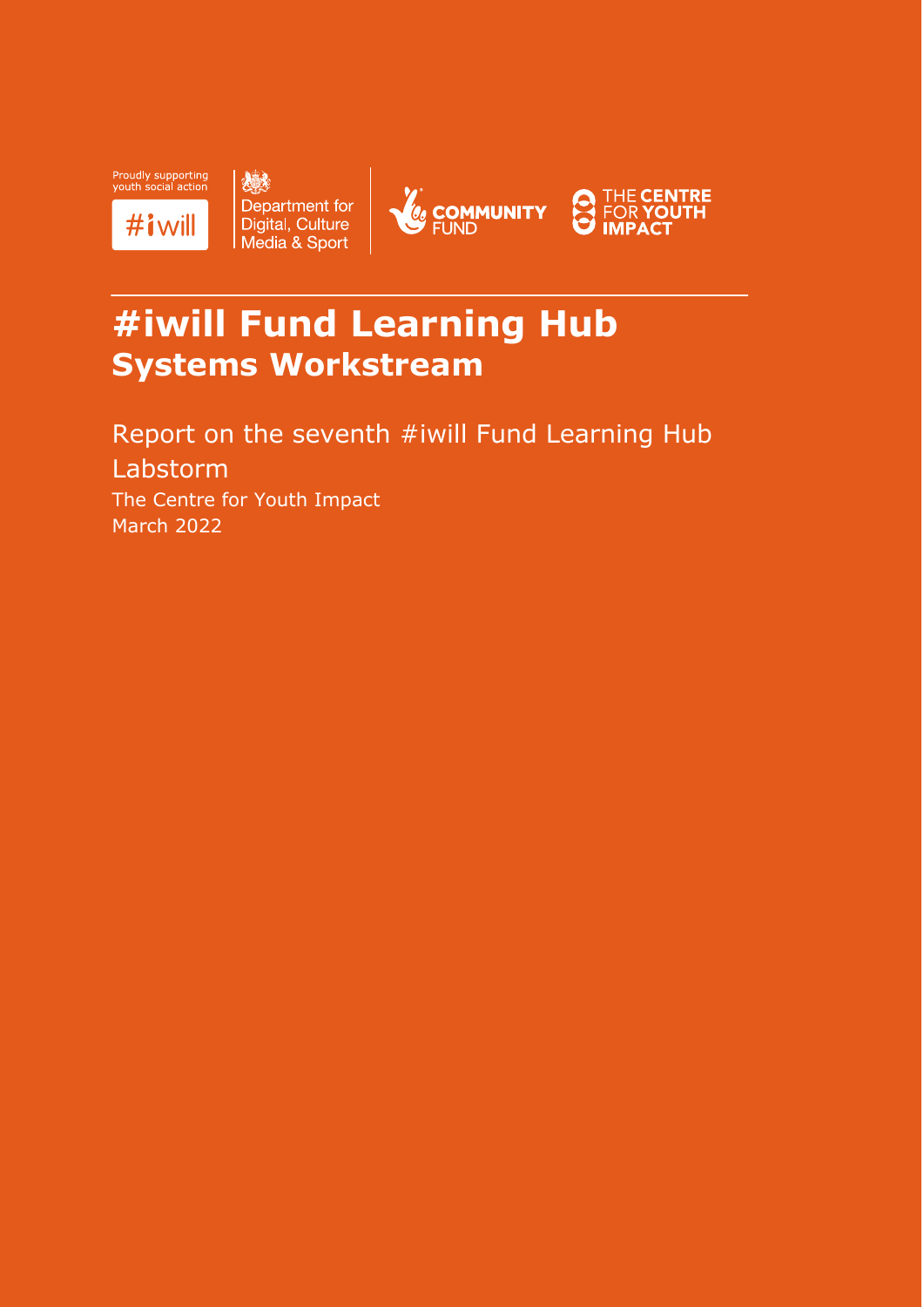

# **Introduction**

LabStorms were adopted within the #iwill Fund Learning Hub to foster ongoing, deeper collaboration between Match Funders, to enable a system of effective youth social action funding to be continued beyond 2023. Success for this workstream includes stronger, more enduring collaboration across funders, and a shared sense of common challenges and potential solutions.

The Centre for Youth Impact has facilitated a series of LabStorms as part of the #iwill Fund Learning Hub. By sharing insights across the sector, the LabStorms contributed to sharing learning, data, and insights. Each LabStorm created a dedicated space for the #iwill Fund match funders to collaboratively frame and respond to a problem or challenge that they have identified as pressing in their work.

This report draws out the key themes from the seventh and final LabStorm for the #iwill Fund Learning Hub, which took place on 17 January 2022, which featured as its subject how the group of match funders would like to be able to learn in the future. To accommodate COVID-19 restrictions, the LabStorm was held online for two hours and intentionally involved a smaller group of Match Funders. Steve Hillman from the Centre for Youth Impact presented the topic for discussion. We would like to thank all the match funders who participated.

As LabStorms take place under Chatham House rules, the themes and reflections in this report cannot be attributed to any one person or organisation; nor should they be seen as representative of an 'average' or consensus view in the room. Instead, they should be understood as providing kernels of insight and conversation within the Match Funder community. In the sections below, we first summarise the discussions held in May before highlighting the key insights generated from the discussion and identifying potential opportunities for funders moving forwards.

The first six rounds of LabStorms took place in June 2019, February 2020, October 2020, December 2020, February 2021 and May 2021 and similar reports<sup>1 2 3 4 5</sup>were produced to draw out the key themes. Previous Labstorms featured the following discussion topics:

1. Understanding and communicating community benefit, led by Pears Foundation, and developing a habit of social action led by the Act for Change Fund (a joint initiative between the Paul Hamlyn Foundation and the Esmée Fairbairn Foundation

<sup>1</sup> https://www.youthimpact.uk/iwill-learninghubpublications/report-first-iwill-fund-learning-labstorms

<sup>&</sup>lt;sup>2</sup> https://www.youthimpact.uk/uploads/1/1/4/1/114154335/iwill\_labstorms\_report\_round\_2.pdf

<sup>3</sup> https://www.youthimpact.uk/iwill-fund-learning-hub/iwill-fund-learning-hub-blogs-and-reports

<sup>4</sup> https://www.youthimpact.uk/iwill-fund-learning-hub/iwill-fund-learning-hub-blogs-and-reports

<sup>5</sup> https://www.youthimpact.uk/sites/default/files/2021- 09/iwill%20Fund%20Learning%20Hub%20LabStorm%206%20FINAL.pdf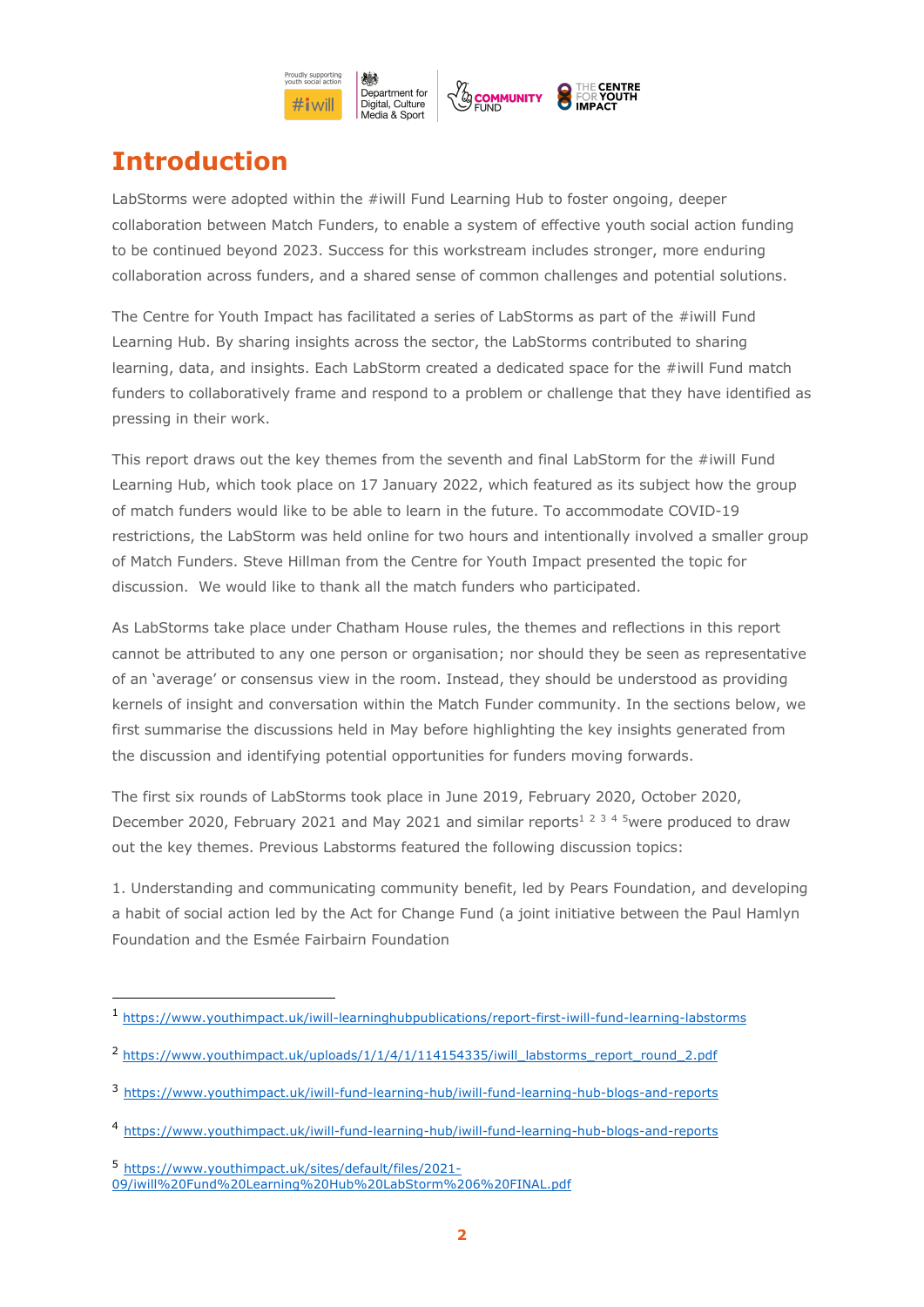

2. Embedding high-quality opportunities for youth voice into youth social action, led by Premier League Charitable Fund, and the concept of 'place' in youth social action, led by Young Manchester.

3. Working with schools during the COVID-19 Pandemic, led by Ernest Cook Trust.

4 and 5. Campaigning in youth social action, led by Dartington Service Design Lab and Team London respectively.

6. The impact of youth voice in youth social action, led by the Centre for Youth Impact.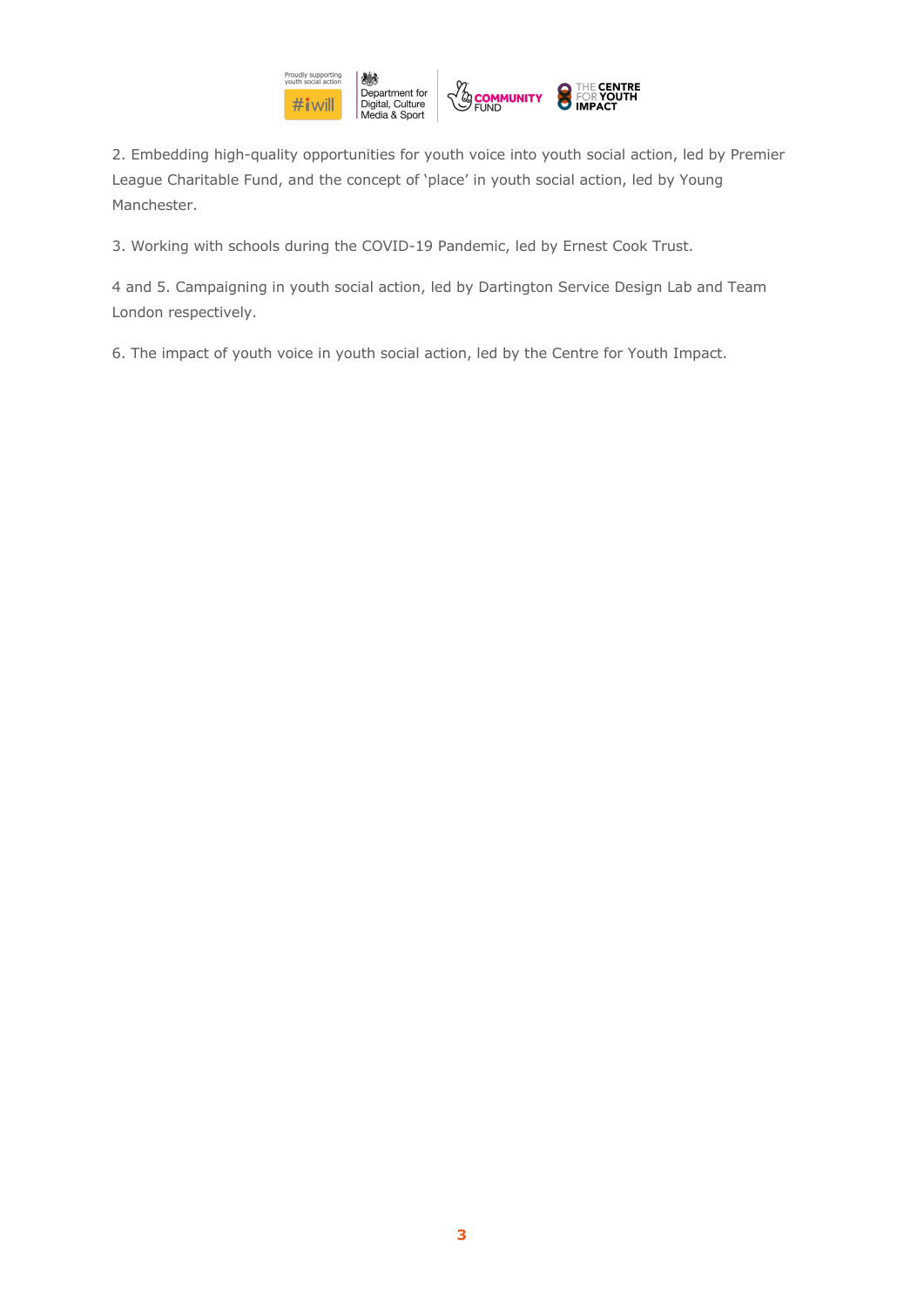

# **Discussion: How do funders want to learn in the future?**

The Centre for Youth Impact brings together practitioners, funders and policy makers to improve services and support for young people across the UK

The Centre was founded in 2014, through a partnership between NCVYS, Project Oracle and the Dartington Service Design Lab, to support everyone working with and for young people. In 2017, the Centre became an independent charity and in 2018, it acquired Project Oracle Children and Youth Evidence Hub.

From the outset the Centre's vision has been for all young people in the UK to have access to high quality services that support their social and emotional learning. To achieve this vision, it works collaboratively with partners across the UK youth sector to develop shared approaches to learning, evaluation and continuous improvement.

For this final LabStorm in the series, Steve Hillman from the Centre for Youth Impact led a conversation on how #iwill match funders – as individuals and as a cohort - want to learn in the future. The #iwill Fund provides multiple structured learning offers for match funders of youth social action to enable sharing and disseminating learning including conferences, seminars, long and short written pieces, reports, webinars. The #iwill Fund Learning Hub was set up to offer insight and intelligence to inform and shape future decisions, and also to provide a source of information and support to #iwill delivery organisations. The following questions were used to frame the discussion:

#### **What elements of the learning offer have match funder found most useful? What would you still like to learn about?**

#### 1. Written reports and blogs

The group reported that the thematic reports produced by the Learning Hub are useful, particularly for new members of staff or when thinking about designing new pieces of work. They are also helpful when looking for answers to specific questions. The ability to pick up, dip into and absorb reports at one's own pace is also significant. The group mentioned frequently how each report contains certain 'nuggets' of learning that are useful, but that these might be different for each match funder. The group felt it was useful to categorise the learning emerging from the Fund at three levels:

- Programme level what makes for effective programme delivery at a local level, insights from specific groups of young people, and how organisations have managed to make their programmes sustainable;
- Funder level how funders know about exactly what it is they are funding, and the most effective strategies for 'investing' in this type of provision and organisation; and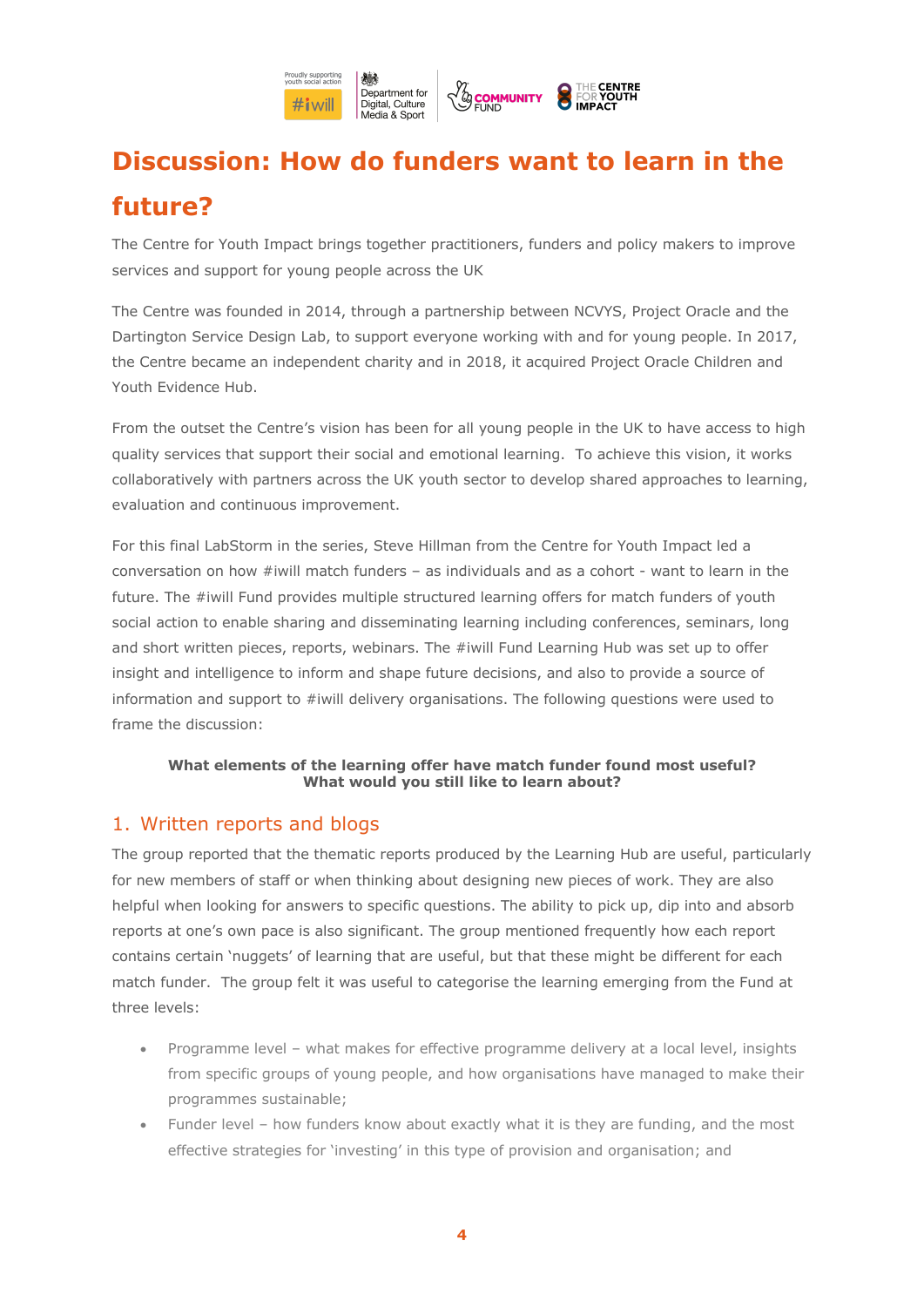

• Movement level – what does the group of match funders need to know about where youth social action is in the landscape of Government policy and young people's needs, and how they can work together to support this.

The group also wondered how the learning generated through the reports in the Learning Hub filters down to delivery level, and discussed how they as individual match funders did this, through 'distilling' reports into manageable information and sharing this with funded organisations.

### 2. Usefulness of coming together as a group

The group acknowledged that there is a diverse range of match funders represented within the #iwill Fund, including some that are also (or mainly) delivery organisations, and that this brings challenges but also benefits. Every funder has different priorities and approaches, but despite this the group felt that there was real value in coming together in spaces that were non-judgemental, thorough, interrogative, and with a blend of challenge and mutual support. The group felt that the Labstorms, in particular:

- offered time and spaces that generated new thinking;
- enabled a shift in perspectives;
- supported match funders to be agile and responsive to their grantees; and
- encouraged them to be iterative and adapt their practice across cohorts.

The group also reported a sense of increased confidence in their approach having had the opportunity to explore it with others.

The group recognised that a great deal of expertise is held collectively across the match funder network, and welcomed the opportunity to explore different questions that enabled them to draw on that expertise. A number of match funders also reported that they were able to apply learning taken from the #iwill 'context' into their approach to funding more generally and that this was welcome.

### 3. The 'theoretical' vs the 'practical'

The group described how the reports produced by the Learning Hub move from the practical to the theoretical, by using examples of what match funders are doing to 'build backwards' to why it should work. This was welcomed because there is a very low level of fidelity to any particular theoretical model across the group of match funders  $-$  as with other aspects of the #iwill Fund, this presents both challenges and opportunities. The move to the theoretical enables individual funders to contextualise and 'think about what it means in their world.' The group also recognised that the opportunities to create time and space to address some of the more theoretical questions raised are challenging, and perhaps may not happen were it not for spaces such as LabStorms, which are intentionally structured as such. Furthermore, the group identified the usefulness of the theoretical at the programme design stage, before moving to implementation in practice.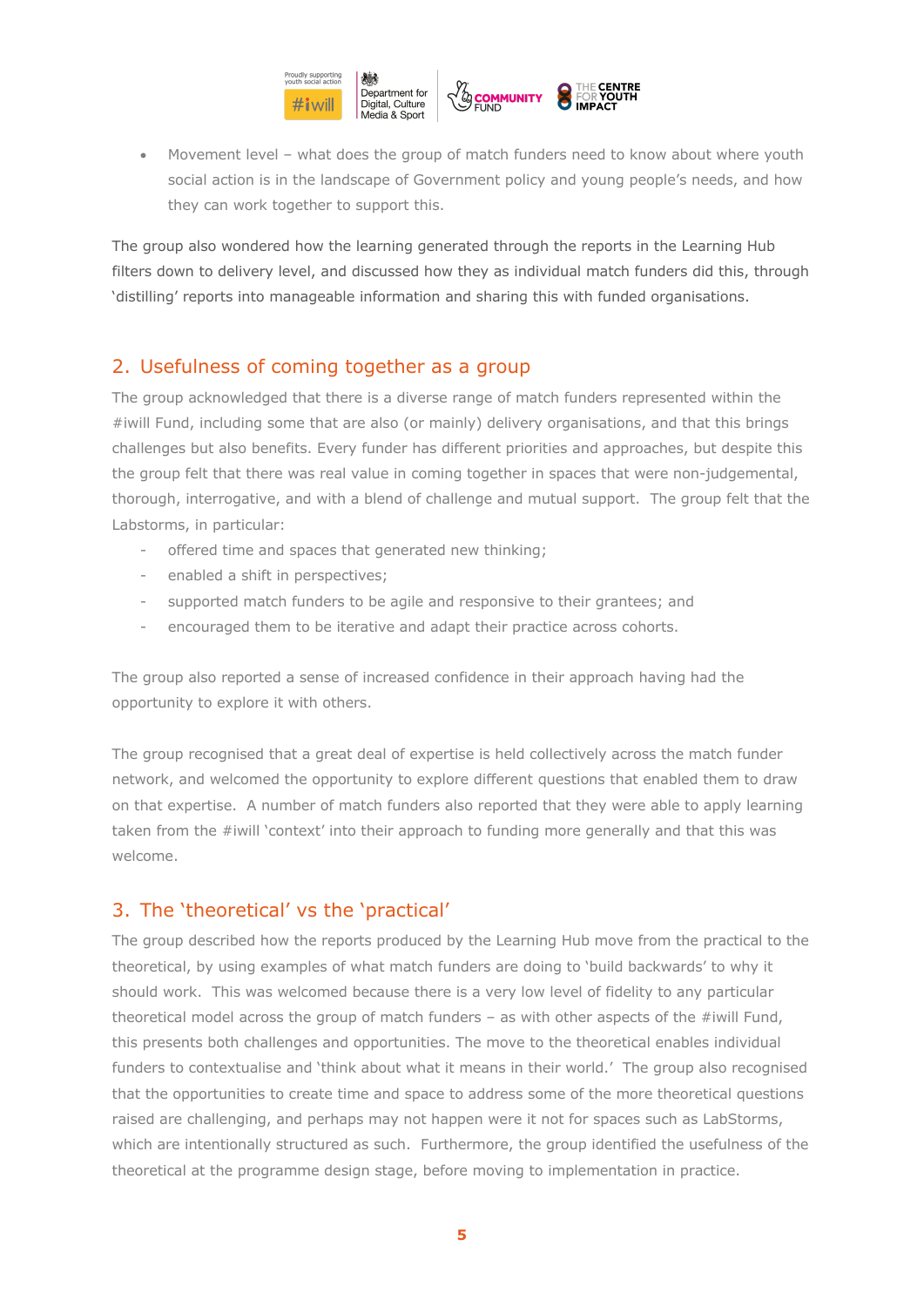

The group identified interaction with each other, either in organised settings or via informal contact, as the mechanism by which the theoretical gets translated into practical action. By discussing an issue with one or more peers, match funders are able to learn about how each other have responded to the issues at stake, and this helps them to think through what their organisational response should be.

### 4. Topics for future investigation

The group identified the following list as matters that warranted further future investigation. Some of these topics were explored within LabStorms, and their inclusion as future learning topics reflects the complexity of the question. Other topics emerged directly from LabStorm conversations as 'follow on' questions:

- How to measure community benefit;
- How to understand the counterfactual what would have happened if we had not funded youth social action?
- How has the policy landscape changed since the start of the Fund and what are the implications of this?
- How to set up sustainably in disadvantaged communities
- What does digital youth social action look like?
- Where are the young people who engaged in youth social action at when they are 26?
- Have we done enough to embed youth social action in the communities in which we work?
- What does youth social action look like at an international level?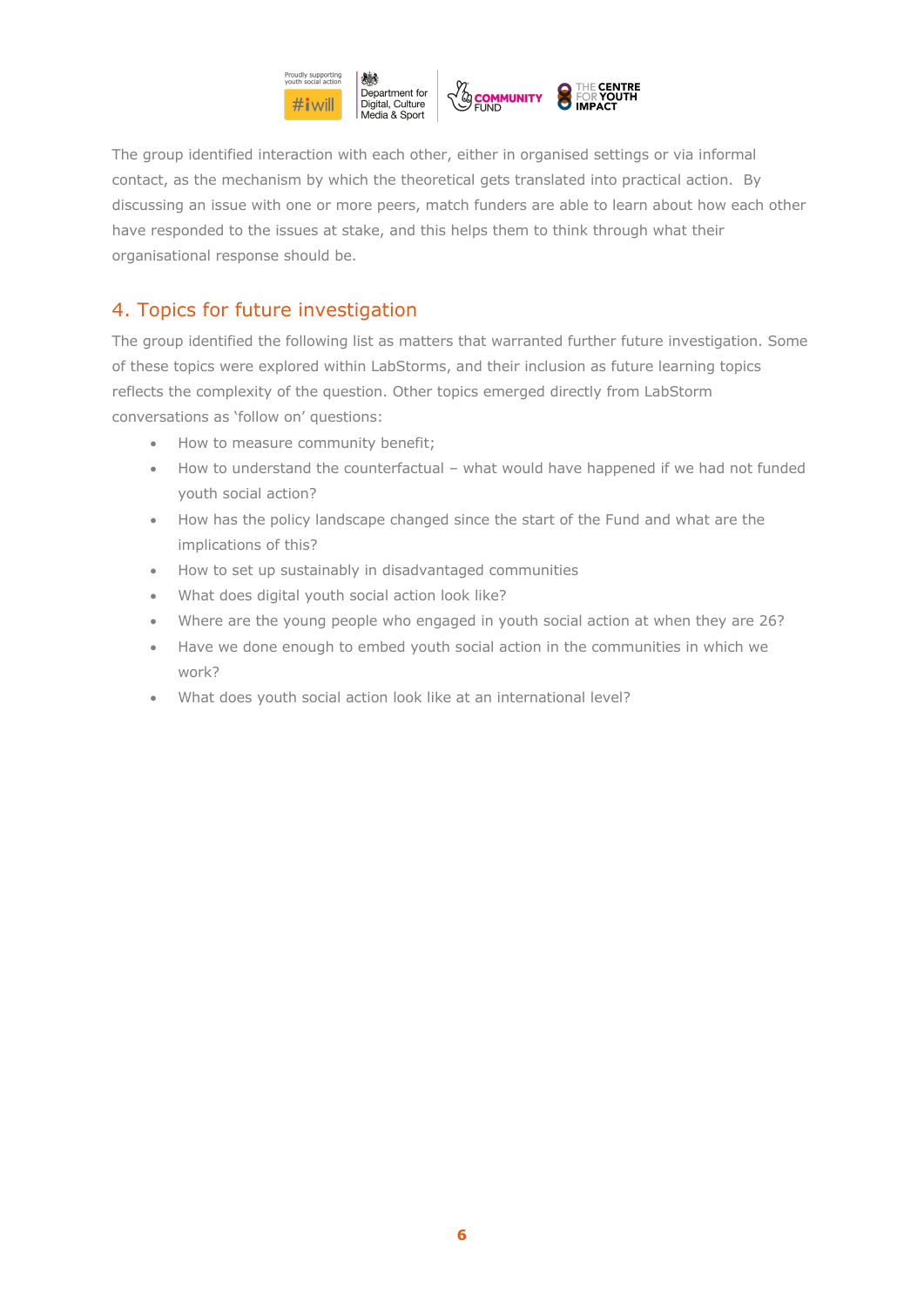

# **Feedback and Reflections**

To understand how the match funders experienced the second set of the #iwill Fund Learning Hub LabStorms, we collected informal feedback after the session on what they were taking away from the session discussion and how effective Zoom was as a platform for hosting them.

Feedback was wholly positive, and the Match Funders who participated appreciated the time spent working through challenges that resonated with everyone in the group. Participants felt a sense of camaraderie and comfort in learning together.

## **What are LabStorms?**

LabStorms are collaborative problem-solving sessions designed to help generate and explore actionable responses to challenges with which organisations are wrestling. They are an approach developed by Feedback Labs; a US-based consortium focused on identifying the best ways of using feedback to make programmes and institutions responsive to the needs of their constituents.

### How do LabStorms work?

Conducted under Chatham House rules, LabStorms are designed to create space for deep discussions between stakeholders who value collective approaches to problem-solving. Each LabStorm begins with an individual giving a 15-minute presentation covering both their work in general and details of a specific challenge that they're facing, with which they would like support and guidance. The presenter sets out what they have tried so far, and two or three specific questions they would like help with from the attendees. Then, attendees work together to support the presenter in finding responses to their challenge via a group discussion. This can range from offering specific advice or suggestions to asking open questions to help the presenter reframe their questions and find new insight. While the discussion remains confidential, the learning from each session is written up and distributed to benefit the wider community.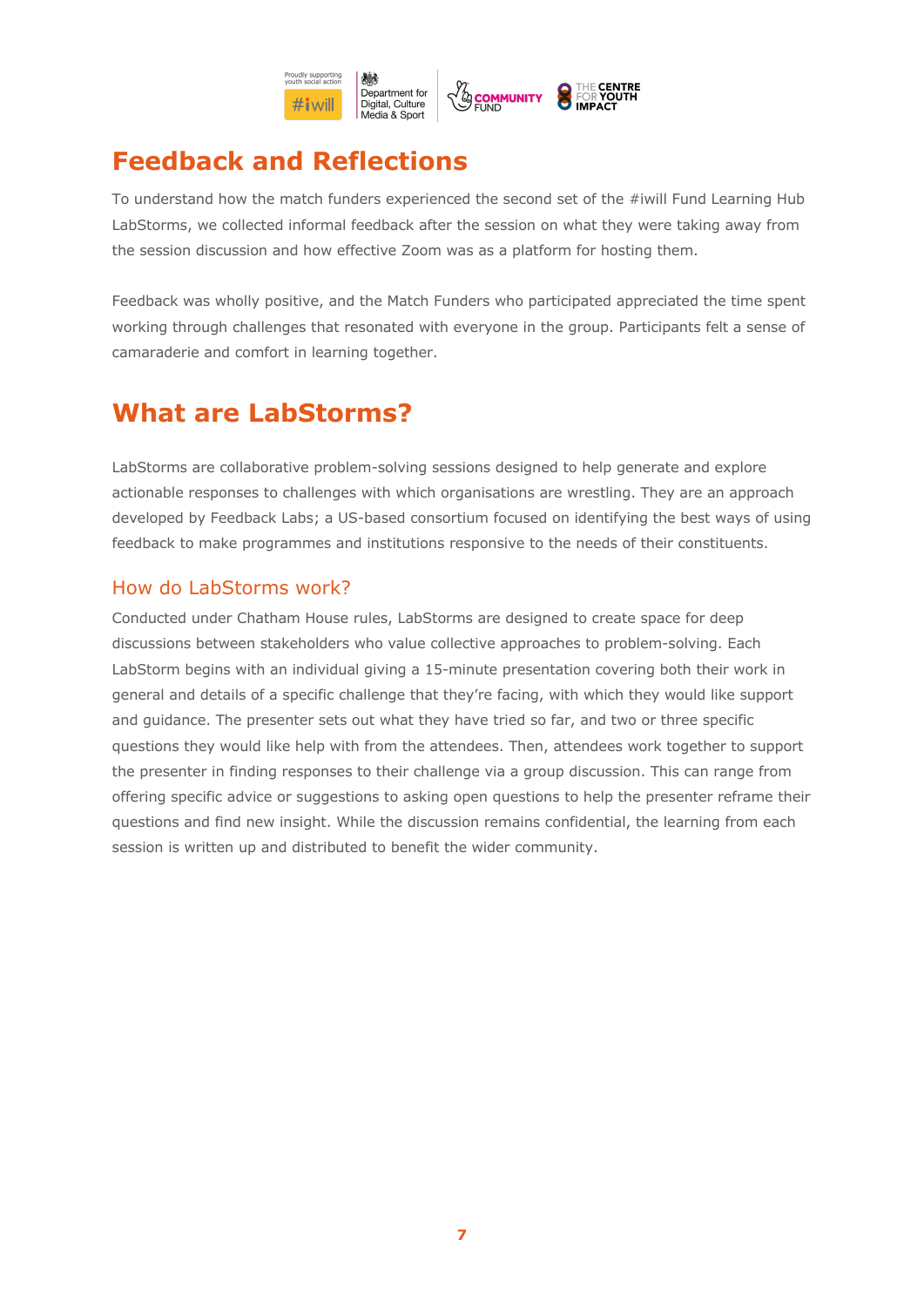

# **Appendix A: About the #iwill Fund Learning Hub**

This is a report by the #iwill Fund Learning Hub. The #iwill Fund Learning Hub was commissioned to support and build on the #iwill Fund activities. It has two strategic objectives:

- 1. To inform the strategic and investment direction of the #iwill Fund. This will ensure that the Leadership Board and #iwill Fund delivery partners can target funds into the right areas, ages and approaches, where it is needed.
- 2. To strengthen and connect the youth social action sector by enabling and facilitating the sharing of learning, data and insights across delivery partners, including what does and doesn't work, and sharing key insights and learning more broadly within the wider youth social action sector.

The Learning Hub has developed three workstreams that will support its objectives. This will allow us to support funders in making decisions about how to support youth social action now and capitalise on the evidence generated through the #iwill Fund to create a legacy of evidence to support funding and delivery in the future.

### 1. Systems

This work will develop our understanding of barriers and enablers in building and strengthening sustained youth social action. It will support the identification of emerging practice and the testing of potential new solutions and help guide investment decisions.

#### **(a) Systems Mapping**

Co-production workshops, supported by research briefings, will build the understanding of barriers to, and opportunities for, embedding and sustaining youth social action in three priority themes: education, place, and the relationship between youth social action and 'all ages' social action. Workshops are attended by Match Funders, invited grantees, and other invited stakeholders (Sept 2018 – Mar 2019).

#### **(b) Funder Collaboration**

A series of 'LabStorms' will be offered to Match Funders to enable a collaborative approach to identify common challenges and finding and sharing actionable responses to them. The LabStorms will support Match Funders to fund as effectively as possible (April 2019 – April 2021).